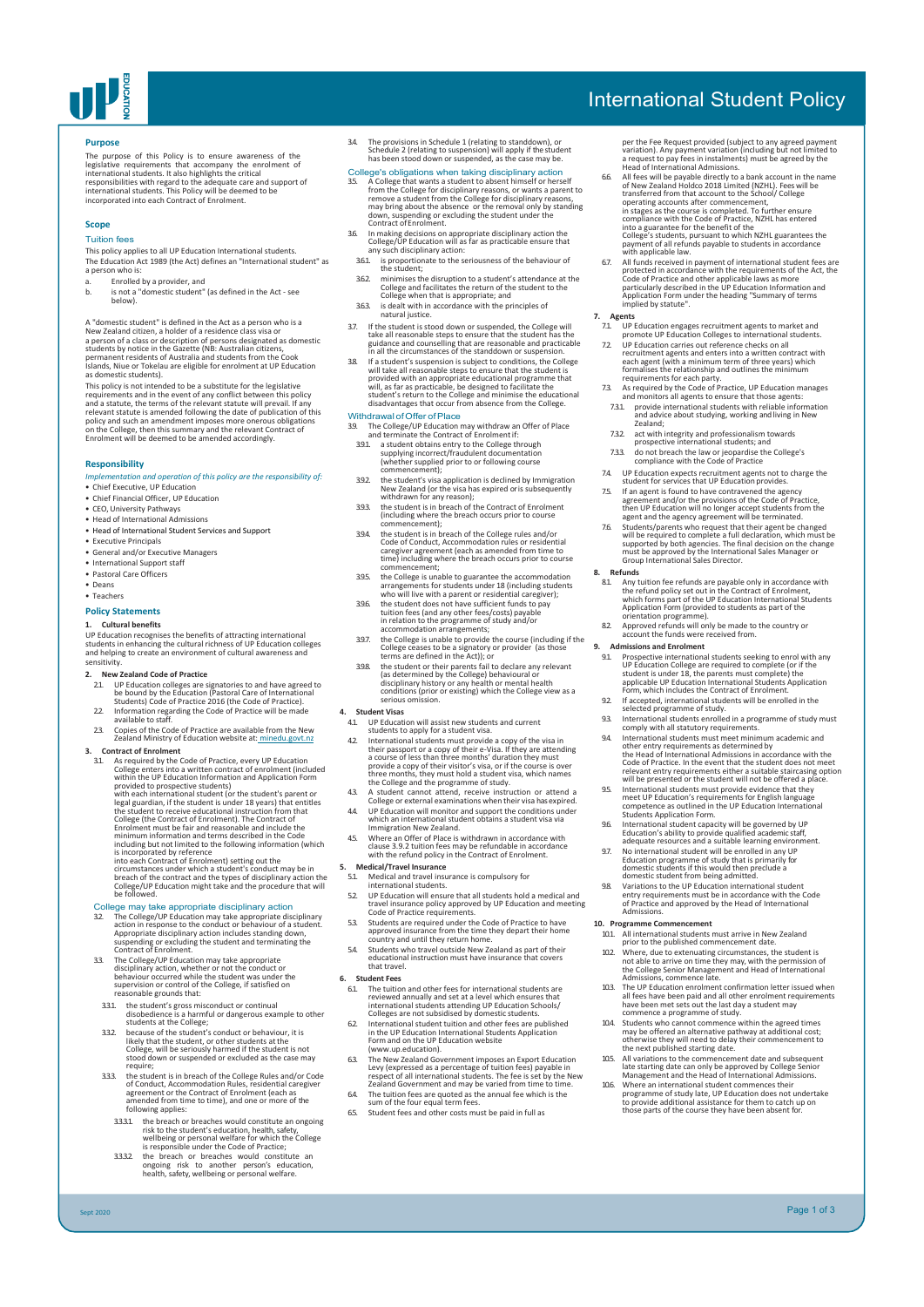

# International Student Policy

- 11. Accommodation recognises that it is important to provide<br>international students with a suitable living environment<br>conducive to study, and to assist their integration<br>into the New Zealand lifestyle. It is also importan
- 11.2. In accordance with the Code of Practice, UP Education will advise the Executive Principal/General and/or Executive 11.3. Managers of any serious concerns relating to accommodation.
- 
- 114. UP Education requires all accommodation providers<br>(including homestays and residential caregivers) to register in<br>advance, enter into a written agreement with UP Education<br>setting out roles and responsibilities and to
- includes: 11.4.1. a full inspection of the accommodation;
- 
- 11.4.2. confirmation of identity; 11.4.3. reference check; 11.4.4. police vetting of all adults 18 years and older;
- 
- 11.45. interview; and<br>11.46. risk assessment

- 
- 1146. risk assessment<br>
all and accommodation providers are also required to<br>
All accommodation providers are also required to<br>
participate in training and be regularly visited to ensure the<br>
safety of the student and to e
- 117. UP Education will visit all Under-18 students in their<br>accommodation when they and their accommodation<br>provider are present. When the UP Education assessor has<br>concerns, the Head of International Student Services and Support will communicate these concerns to the accommodation provider and advise the student's parents of actions required to keep the student safe and for Code of Practice requirements to be met.
- 11.8. UP Education academic staff (and other staff as required) will hold regular meetings with their students where a student's accommodation arrangements will be just one item on the agenda.
- 11.9. UP Education may contract a third party to assist with accommodation placements when demand exceeds UP Education's capacity, or with short term tour groups.
- 11.10. UP Education may provide advice and assistance to students<br>aged over 18 with regard to other forms of accommodation<br>such as student apartments but will make it clear that no<br>assessment of the suitability of the acco made.
- 11.11. UP Education is required to guarantee the accommodation arrangements for all students under 18, including students<br>who will live with a parent or a residential caregiver. The<br>College/UP Education may withdraw a student's offer of<br>place and terminate the Contract of Enrolment in can no longer provide an accommodation guarantee. This action will mean that the conditions of the student's visa are no longer met and to remain in New Zealand, the student will be required to obtain a new visa from Immigration New will be r<br>Zealand

# **12. Student Support**

Sept 2020

- 12.1. Systems for the pastoral care of international students will assist UP Education to meet the requirements of the Code of Practice.
- 12.2. All international students will be provided with an appropriate Orientation and induction programme as well as access to ongoing learning support for the duration of their studies.
- 12.3. All international students will be provided with access to a 24/7 safety and wellbeing service for the duration of their studies.
- 12.4. Parents and residential caregivers are encouraged to attend the College orientations. 12.5. In relation to international students under 18 years UP Education must:
- 125.1. have up-to-date contact details for the students
- parents, legal guardians, and residential caregivers;
- 1252 maintain effective communications with the parents, legal<br>guardians, or residential caregivers of students<br>concerning their wellbeing and progress in study; and<br>1253 ensure that at least one staff member is designated
- 12.6. UP Education will allocate each student a staff member who will be the student's main point of contact.
- 
- will be the student's main point of contact.<br>
127. UP Education will allocate a staff member at each campus to<br>
provide higher level support to international students.<br>
128. UP Education will advise students, parents, agen
- 129. UP Education will ensure that a plan is in place for the<br>transfer of care of students under 18 years from a<br>residential caregiver to the student's parent or legal<br>guardian (or another approved person) for each transfe field trip. Please refer to Schedule 3 for further detail
- regarding transfer for care. 12.10. Within the "Acceptance of Terms" section of the UP Education Information and Application Form (confirmed in the<br>Enrolment Acceptance Form) the student (or<br>the student's parent or legal guardian, if the student is under<br>18 years) agrees that the Executive Principal/ General and/or<br>Ex

may act as guardian for the student if the need arises when<br>the student has medical or mental health issues and that the<br>Executive Principal/ General and/or Executive Managers may<br>act in the best interests of the student a

- 1211. This means that at times of emergency, while all reasonable<br>attempts will be made to contact the parent or guardian, the<br>Executive Principal/ General and/or Executive Managers may<br>act and make decisions as guardian Executive Managers in this capacity will be communicated to the relevant authority and the parents of the student as soon as possible thereafter.
- 12.12. Possible actions that may be taken pursuant to an exercise of the authority to act as guardianinclude:
- 12.12.1. agreeing to emergency surgery; 12.12.2. arranging for medical or respite care in New Zealand;
- 12.12.3. instructing the College's student insurance provider; 12.12.4. arranging to repatriate the student home.
- 12.13. The costs of such actions (when not covered by the student's insurance) will be the responsibility of the parent/student.
- **13. Support for Students at Risk or with Special Needs**
	- The College will ensure that: 13.1.1. appropriate measures are put in place to address the needs and issues of international students at risk or with special needs
	- 13.1.2. the parent or legal guardian of a student under 18 years or the next of kin of a student 18 years or over is aware of any situation where the student is at risk or has special needs; and
	- 131.3 where appropriate and in compliance with the principles<br>of the Privacy Act 1993, issues relating to the students<br>are reported to relevant agencies such as the New<br>Zealand Police and Oranga Tamariki-Ministry for Child and to NZQA.
	- 13.2. A student is at risk if the College has reasonable grounds to believe that there is a serious issue relating to the student's health, safety, or wellbeing, including, for example:
	- 13.2.1. the student is unable to adequately protect himself or herself against significant harm or exploitation;
	- 13.2.2. the student is unable to adequately safeguard his or her personal welfare. 13.3. A student with special needs includes a student who:
	- 13.3.1. experiences a physical, sensory, cognitive, psychosocial, or behavioural difficulty, or a combination of these, and that difficulty or those difficulties affect his or her ability to participate, learn, and achieve; or
	- 13.3.2. requires the provision of adapted programmes or learning environments, or specialised equipment or materials to support him or her to access the curriculum, participate, learn, and achieve.
	- The UP Education International Students Application Form<br>requires a student to disclose all current and prior medical<br>conditions (including, for the avoidance of doubt, any<br>significant injury, long-term illness, mental he
	- 18 years) must undertake and agree to meet any
	- additional costs arising from the student's specific needs prior to a final acceptance into the College being issued. 13.4.2. not disclosed within the UP Education International Students Application Form, the College/UP Education may withdraw an Offer of Place and terminate the Contract of Enrolment in accordance with clause 3.9.8.
- **14. Off-Shore Recruitment**
- 14.1. International marketing and recruitment staff will be fully aware of the Code of Practice and will meet its requirements<br>The Group International Sales Director will obtain
- 14.2. The Group International Sales Director will obtain approval from the UP Education Chief Sales and Marketing Officer for the annual operating and marketing plan.
- 14.3. Key target markets: China, Korea, Indian Sub-continent, Vietnam, Thailand, Germany, Russia, Middle East, South East Asia, Indonesia, Japan, Cambodia
- **15. Attendance and Performance**
- 15.1. UP Education acknowledges that monitoring of attendance and academic performance assists with ensuring the safety and academic performance of international students.
- 15.2. All support and academic staff will be required to be aware of and comply with UP Education's attendance and academic
- 
- 
- performance requirements and the Code of Practice.<br>
All students' attendance will be monitored to ensure they<br>
meet attendance requirements.<br>
154. UP Education students will regularly receive full academic<br>
reports on thei **16. Evaluation**
- 16.1. UP Education will provide parents and students with regular opportunities to evaluate programmes and support services. Areas of concern will be addressed promptly.
- 16.2. UP Education annually reviews information provided to prospective international students, parents, agents, homestay families and residential caregivers toensure
- its accuracy and relevance. 16.3. UP Education will evaluate student results and course effectiveness.
- 
- **17. Student Complaints**<br>
17.1. International students' complaints will be addressed in<br>
accordance with the Complaints Process and the Code of<br>
Practice.

### **18. Responsibilities**

UP Education Executive is responsible for:

• Approving and reviewing the international student policy • Incorporating the international student strategy in the Board Strategic Plan

- 
- 
- UP Education CEO is responsible for: Approving the fees for domestic and international students Approving the allocation of resources for international students

## UP Education Executive Principal/General and/or Executive

- Managers are responsible for: • Compliance with legislative requirements and the Code of Practice
- 
- Reporting to their CEO on international students Developing and maintaining appropriate curricular and extracurricular programmes for the international students in the UP Education Colleges
- 
- Establishing quality systems for the management and quality assurance of international student programmes Ensuring students are settled and their needs are met
- 
- Ensuring that other requirements of the Code of Practice pertaining to the needs of international students are being met.

## The Head of International Student Services and<br>Support, is responsible for:

- Ensuring that Under 18 students accommodation meets the requirements of the Code of Practice by arranging home visits each term to meet and discuss the student's homestay with the student and parent/UP Education Homestay family/ residential caregiver in
- the home
- Ensuring that other requirements of the Code of Practice pertaining to the needs of international students are being met.
- **19. Contracts and Agreements**
- UP Education International Students Application Form (including the Contract of Enrolment) UP Education Enrolment Acceptance Form
- 
- International Agents Agreement
- Residential Caregiver Agreement
- 
- Parental Agreement Form External Accommodation Provider Agreement
- Delegated to Host Families NZ
	- UP Education Homestay Contract
	- UP Education Homestay Plus Contract
- **20. Related Documentation**
- Education (Pastoral Care of International Students) Code of Practice 2016 (as amended by the Education (Pastoral Care of International Students) Code of Practice Amendments 2019)
- UP Education website: [www.up.education/](http://www.up.education/)
- UP Education International Students Application Form

• Education (Pastoral Care of International Students) Code of Practice 2016 and amendments • International Student Contract Dispute Resolution Scheme Rules 2016 and amendments • Fair Trading Act 1986 and amendments

• Anti-Money Laundering and Countering Financing of Terrorism Act<br>2009 and amendments (insofar as the requirements of that Act may<br>be imposed upon UP Education in relation to its dealings with a<br>student or parent or legal

Page 2 of 3

• UP Education Welfare and Accommodation Guide

• Consumer Guarantees Act 1993 and amendments • Human Rights Act (1993) and amendments • New Zealand Bill of Rights Act (1990) • Judicature Act (1903) • Privacy Act (2020)

• UP Education Staff Handbook • UP Education Student Handbook

• Search and Surveillance Act (2012)

**21. Relevant Legislation** • Education Act (1989) and amendments